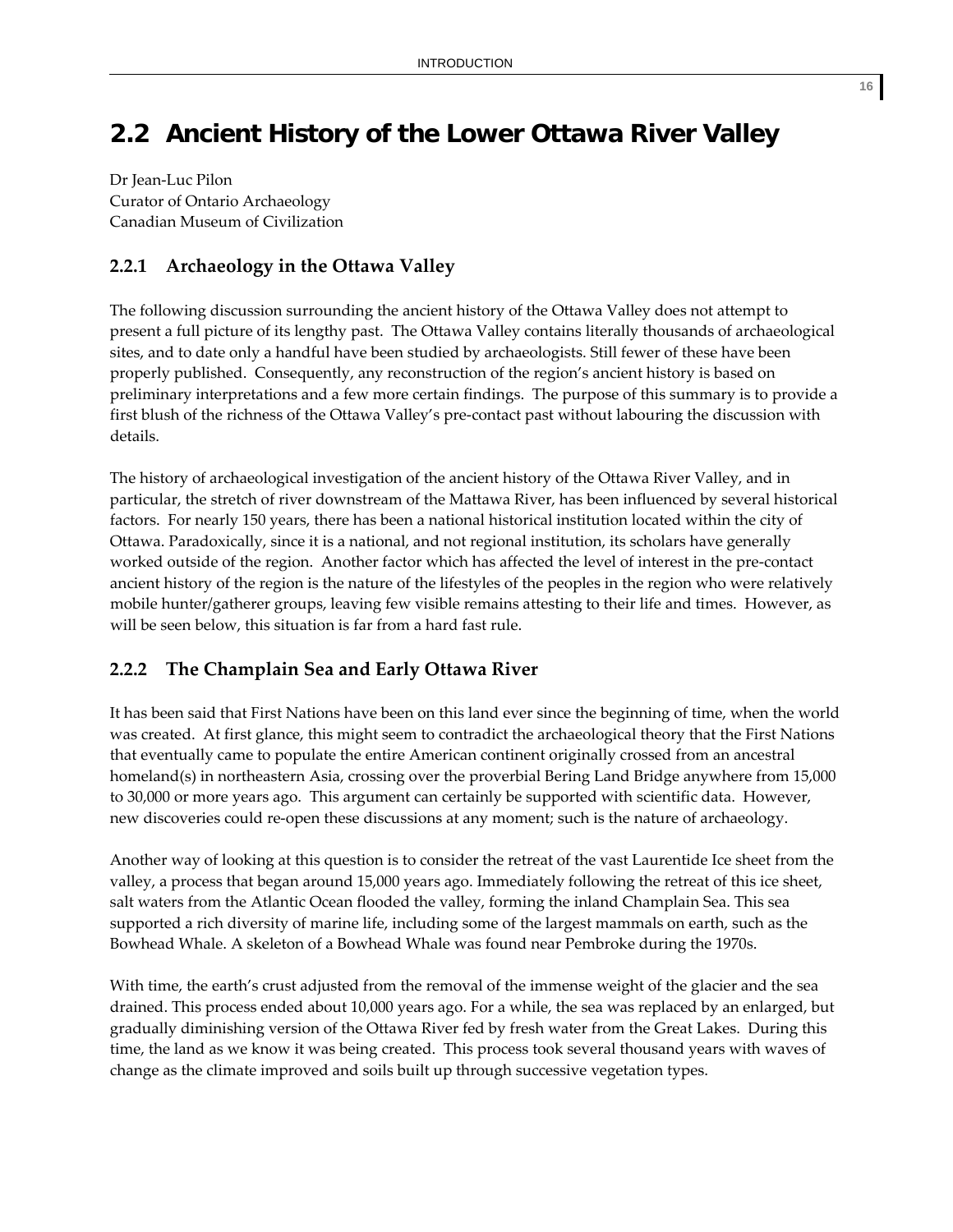# **2.2.3 The Earliest Ottawa Valley Peoples**

It is during this initial, dynamic appearance of the Ottawa Valley that tangible evidence of people first appeared. Archaeological evidence of this period is difficult to find, recognize and document, in part because of the nature of the items which were left behind as well as the more recent uses of the land, including farming and urban development. Another factor which makes the discovery of such early sites difficult is the fact that the shores of the Champlain Sea and of the early version of the Ottawa River were changing quite rapidly and did not leave clearly delineated beaches to guide the search for early sites. It is only in the last few years that archaeologists have been systematically searching out such locations and successfully identifying sites possibly contemporaneous with late Champlain Sea shorelines. Were people using the marine resources of the sea? Did they follow the herds of caribou and other game species which were also discovering the new land as conditions improved and allowed? Until good undisturbed sites of this period are found and carefully studied, we can only speculate. However, judging from what was occurring in regions further south and west, it is highly likely that as the first groups of hunter/gatherers entered the region, they would have had very flexible economies able to quickly adapt to the new and ever-changing conditions and exploit the available resources.

The best unequivocal information relating to the early peopling of the Valley is found in peripheral regions. Beautiful lanceolate points very similar to specimens dated to 8000‐8500 years ago were found in islands in the St. Lawrence River near Cornwall, Ontario. A similar point with small notches near its base was found by a collector in the Perth region. It likely dates to that same time period or slightly later. These artefacts are reminiscent of projectile points (probably the tips of lances or spears in these instances, not arrowheads) that have been found along the south shore of the St. Lawrence Valley and westward in central and southern Ontario. In those regions evidence strongly suggests that caribou hunting was a major focus of hunting activities, but as with the earlier groups, they must have hunted a broad range of species in order to successfully adapt to the region. To date, we lack excavated sites capable of informing us on the exact nature of their subsistence activities.

### **2.2.4 The Pembroke Sites and Evidence of Early Trade Networks**

Our understanding of ancient lifeways improves dramatically for the period beginning about 6000 years ago (Fig. 2.1 and 2.2). Two very important sites were found in the early 1960s on islands in the Ottawa River near Pembroke. The sites were strategically located at good fishing spots on the river, but also at important locations within the regional transportation / communication corridors. In fact, one of the most spectacular aspects of the artefacts left behind at these sites was the use of native copper, an ore found in nearly pure form that has been shown to have originated at the western end of Lake Superior. We can now better understand the scale of communication and trade networks in the Great Lakes region, networks in which the Ottawa Valley played a large part in the distant past. Archaeological research on other, later sites shows that these networks became increasingly complex right up until contact with Europeans in the 17<sup>th</sup> century.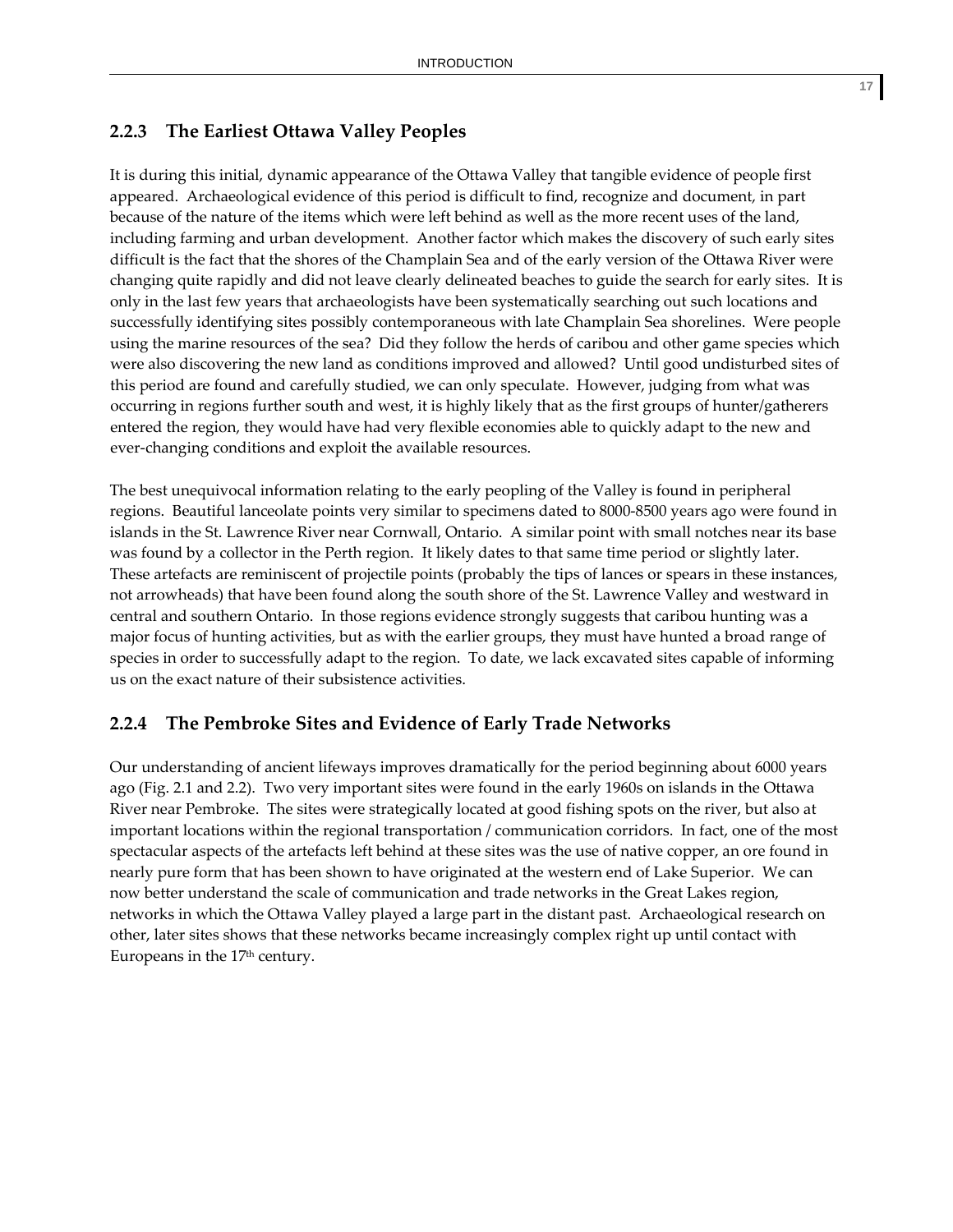**Figure 2.1 Harpoon Head** 



*A harpoon head from the Allumette Island site near Pembroke, Ontario, manufactured approximately 6000 years ago from native copper originating in the area west of Lake Superior.*



**Figure 2.2 Copper Knife or** 

**Lance Head**

*A native copper knife or lance head from the 5500 year old Morrsson Island – 6 site near Pembroke, Ontario.*

These two sites demonstrate strong links with archaeological sites documented much further south, and throughout northeastern North America. Projectile points were readily subjected to stylistic adaptation and modification, and the people in the Pembroke region between 5000 and 6000 years ago were full participants in the styles shared over a very wide area. These traits strongly demonstrate that groups were rarely isolated, and participated in extensive networks where goods, materials, ideas, and likely also people, moved freely and widely.

### **2.2.5 Adapting to Ecological Niches**

Another set of sites has been documented more recently in the Pendleton area of the South Nation River drainage basin. There, a number of localities, apparently restricted in their distribution to the edge of a palaeo‐delta left behind when the Ottawa River was much higher than it currently is, have been identified, and at least one has received more than just a cursory inspection. The sites appear restricted to the period between about 3500 and 3800 years ago (Fig. 2.3). There is remarkable homogeneity between these localities which are separated by several hundred meters. Additionally, the sampled site revealed a high number of pit features, some of which might have been hearths. Soils which made up these man-made features have been found to contain a rich diversity of macrofossils, including berry seeds, nutshell fragments, calcined and highly fragmented fish and possibly mammal bone and charred wood. The artefact collection was dominated by heavy working tools and projectile points. Preliminary analysis has only begun, but this data suggests that at this particular time period, people were seeking out very particular ecological niches which produced a wide range of animal and plant foods. If nothing else, these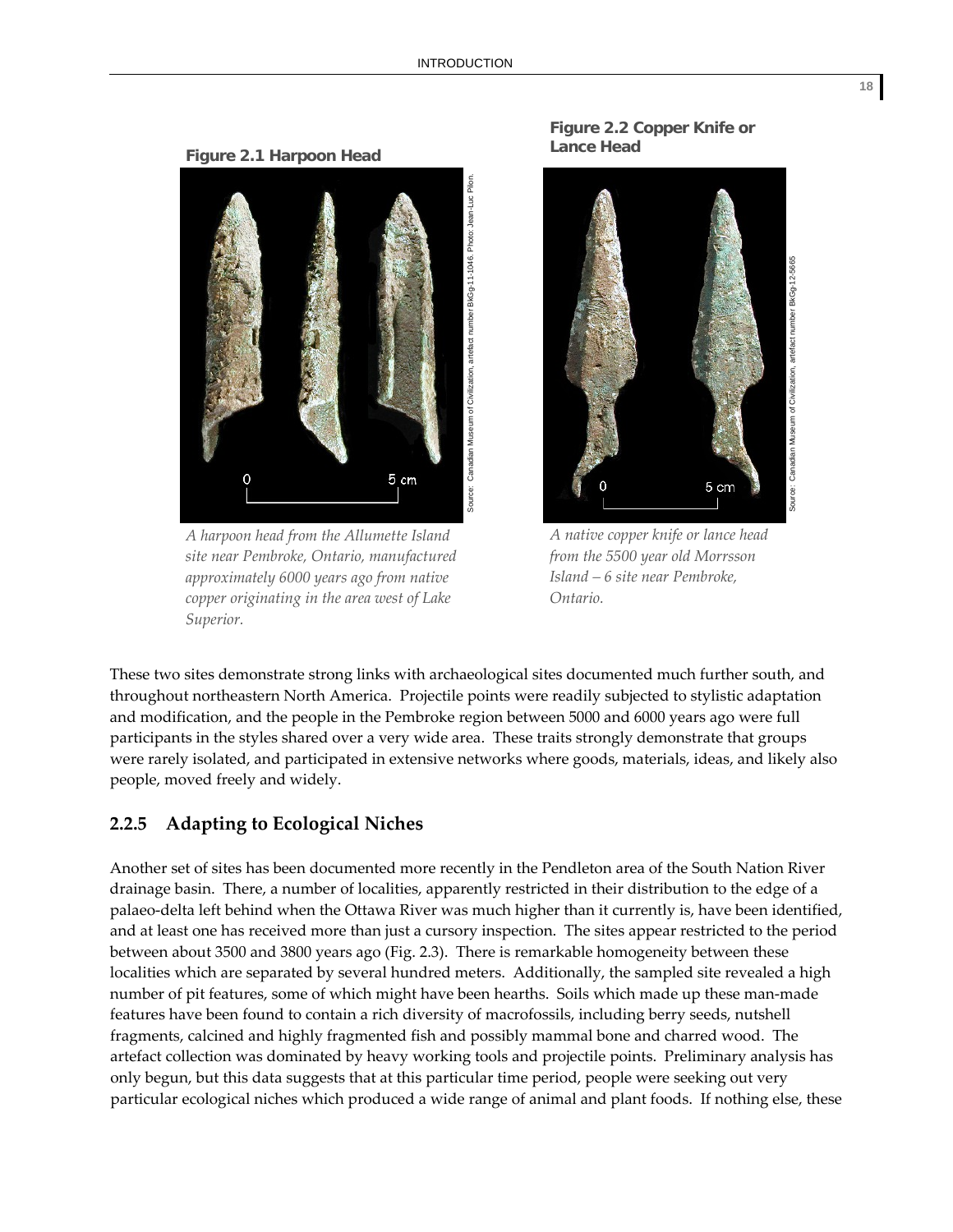**Figure 2.3 Projectile Points** 



*Projectile points or arrowheads found at the Lamoureux site (BiFs-2), located near Pendleton, Ontario, estimated at between 3500 and 3800 years old.* 

**2.2.6 Ottawa Valley Ceramics**

sites and many others within the Ottawa Valley show how intricate life in the past was. Clearly, people needed to possess an intimate knowledge of their environment and the changing seasonal availability of the land's resources in order to successfully live in the area.

Beginning around 2500 years ago, ceramics were introduced into the region from more southern areas where the history of modifying tempered clay in order to produce durable cooking and storage vessels was longer. The Ottawa Valley is particularly rich in ceramic bearing sites, where some spectacular finds having been made over the past four decades. For example, at Indian Point, on the north side of the Ottawa River, once again in the Pembroke area, one of the earliest styles of pots, known to archaeologists

**Figure 2.4 Ceramic Container**



*Point Peninsula type ceramic container dated to more than 2500 years ago, found at Constance Bay, Ontario.* 

as Vinette I, was recovered nearly complete. At Constance Bay, a very large Point Peninsula style pot (Fig. 2.4) was reconstructed following excavations in a cottage yard. It has an associated radiocarbon date on the order of 2500 years ago. At Luskville, three intact ceramic pots dating to the contact period were found in rock overhangs or eroding from streams.

These pots, along with thousands of fragments found at dozens of sites in the region, document a long‐established Ottawa Valley ceramic tradition. Like other traditions, the Ottawa Valley ceramic style was influenced by neighbouring practices over a large area, and eventually evolved into a local expression of contemporary stylistic tendencies.